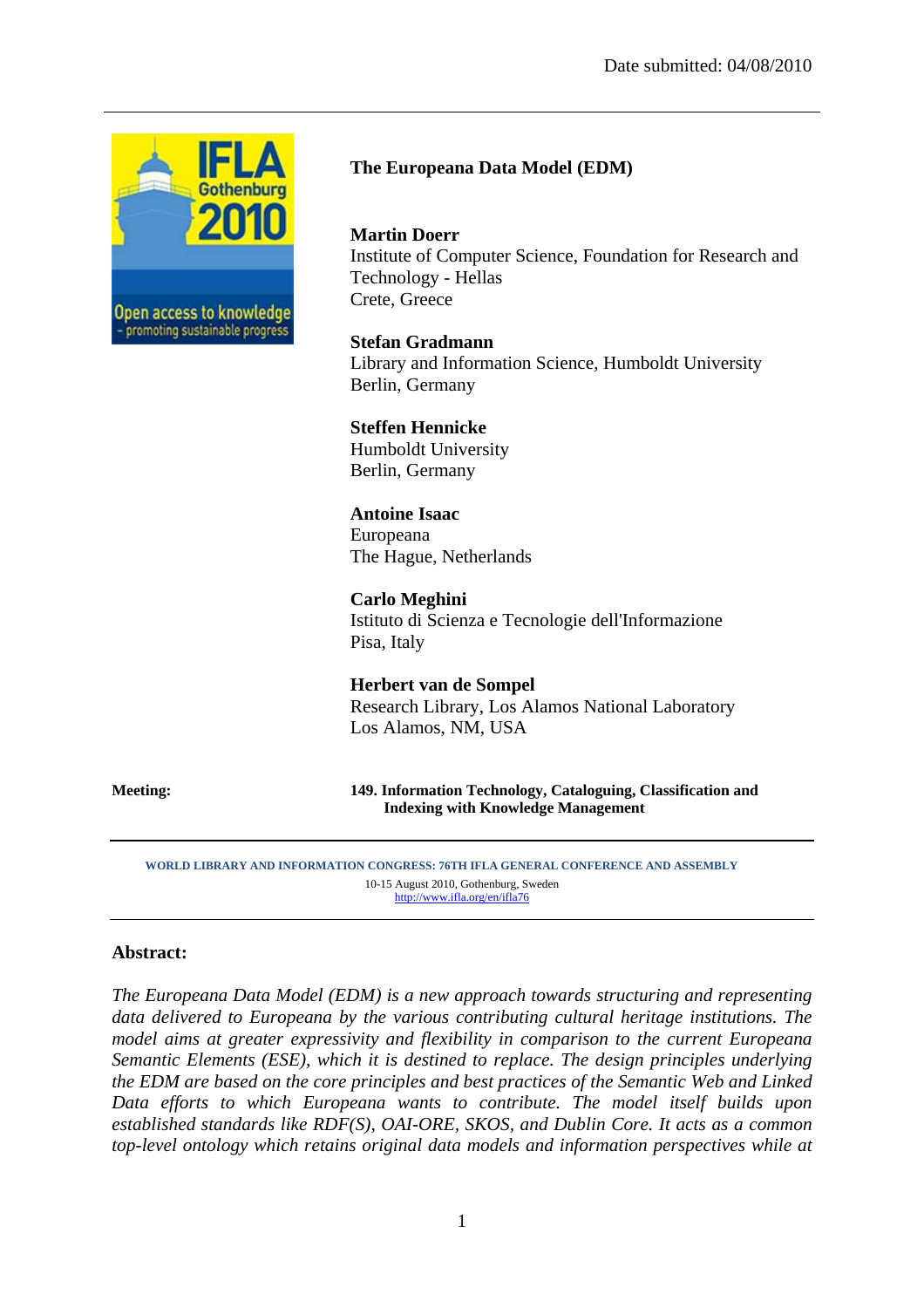*the same time enabling interoperability. The paper elaborates on the aforementioned aspects and the design principles which drove the development of the EDM.* 

# **1 Introduction to Europeana**

Europeana is often presented in public as a portal giving access to millions of objects from all kinds of cultural heritage communities - and even though this way of presenting Europeana conveys some truth it doesn't capture some of the essential characteristics of what Europeana actually is designed to be in the end. Concordia et al. (2010) have tried to make clear that Europeana is not so much a portal characterised by sheer volume, but that the core agenda of our endeavour is to make rich data and functionality available on an API basis. This would allow all kinds of external communities to make use of our rich (and numerous) representations of European cultural treasures for their own needs - and the Europeana portal that is offered at http://www.europeana.eu should in the end be seen as one of the parties making use of this wealth of data and functionality by means of the API.

The idea furthermore is to offer rich semantic contextualisation for the object representations in Europeana in such a way as to enable complex semantic operations on these resources in a way that would not be supported by a traditional digital library interface. In order to enable such functionality the object representations in Europeana need to be systematically connected to Linked Open Data on the WWW or else to semantic contextualisation resources held within the Europeana data space such as thesauri and structured vocabularies migrated to the SKOS standard.

The Europeana technical strategy thus was conceived to both contribute to and benefit from the growing Linked Data paradigm.

# **2 From ESE to EDM**

However, the main obstacle to overcome before moving on this road to Linked Open Data was the Europeana Semantic Elements (ESE) format with its underlying simple and robust data model. Creation and use of the ESE had been unavoidable as a pre-condition for launching a first early prototype of Europeana in November 2008 - but in the meantime its limitations have become visible and - somewhat paradoxically! - prevent from moving into a semantically rich functional model (ESE probably shouldn't have been baptised "semantic" in the first place ...)

In essence, the major problem with ESE is its 'flat' modelling approach that doesn't allow for embedding links to external resources on the web as well as its non-extensibility in terms of more specialised, fine-grained models. Furthermore, the ESE cannot be plugged in Linked Data Namespaces the way this would be required to make Europeana part of such future distributed information architectures – to just sketch the most prominent issues with ESE.

Soon after starting work on the Europeana Semantic Data Layer in work package 1 of the EuropeanaConnect project it thus became evident that ESE would have to be replaced urgently by results of the on-going process for the specification of a Europeana Data Model (EDM) – and it was thus decided to speed up this process for quickly obtaining valid and usable results - and this working phase started in late summer 2009 yielded a version 5 of the EDM which is considered as a candidate for operationalization and which is reported on in the present paper.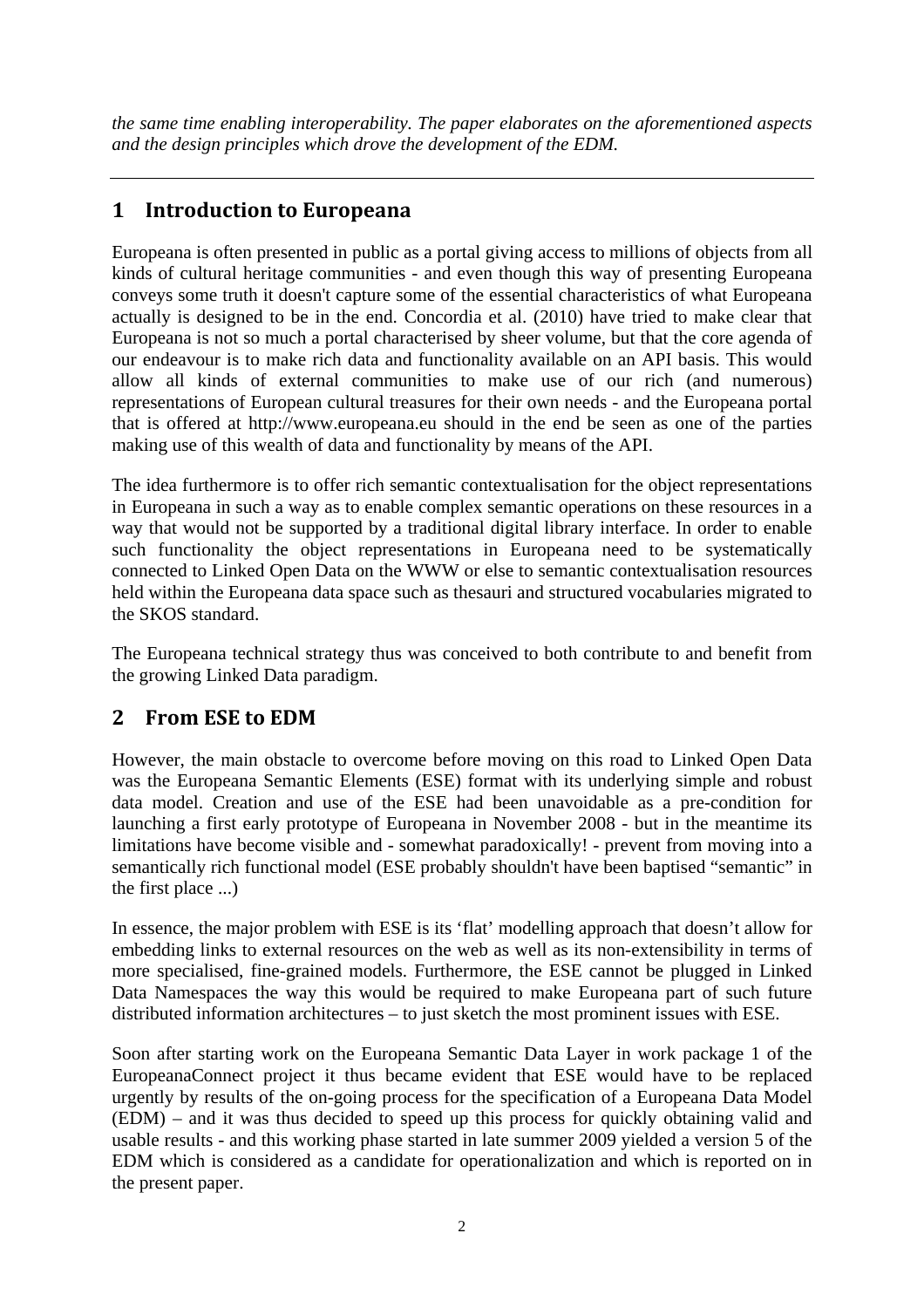# **3 Design Principles of EDM**

## *3.1 W3C Standards and Semantic Web*

In its first incarnation, the WWW essentially was a very large hypertext application with lots of interlinked 'documents' (= web pages) each of which is assigned a Unified Resource Identifier (URI). This picture changes with the semantic web, which – among other things – now includes representations of real world entities (so called non-information resources, cf. http://www.w3.org/TR/cooluris), and these as well are assigned a URI. In a recent attempt to further clarify the fundamentals of the Semantic Web the notions of 'Linked Data' (http://linkeddata.org/) or 'Data Web' have developed which introduce the idea of a web document (a so called 'information resource') representing the non-information resource and the idea of systematic redirection from the latter to the former.

A crucial change that adopting EDM will bring to Europeana is compatibility with this Semantic Web paradigm. Over the past years, the World Wide Web Consortium (W3C) has introduced a number of standards to enable the representation and sharing of machineaccessible, structured data over the web. The first one is Resource Description Framework (RDF) which allows representing structured information about any resource in the form of simple triple statements (subject, predicate, object). The vision guiding RDF is that resources can be described by means of semantically meaningful connections between them. For example, the triple (ec:ulysses, ex:author, ex:james\_joyce)<sup>1</sup> describes the book Ulysses by connecting its identifier to another that stands for James Joyce, using an author typed link which denotes the relation between a book and its author. EDM entirely follows this triple description approach.

Link types are crucial to the ability of RDF to convey meaningful knowledge. These properties, together with types that can be assigned to the subject and object resources (classes) are defined in ontologies. The word "ontology" is understood here as a synonym of "conceptualization" (Gruber 1993) as opposed to the meaning that the word has in philosophy: "the science of what is, of the kinds and structures of objects, properties, events, processes and relations in every area of reality." (Smith 2003). Ontologies, which are defined by means of the RDF Schema (RDFS) and Web Ontology Language (OWL) standards, contain both informal definitions, in the form of human-readable documentation, and formal definitions, in the form of constraints and rules that allow detecting inconsistencies or deriving new facts from asserted ones. An ontology can for example define classes for books, paintings and persons, one author property, and formally state that all resources connected to books by the author property will be of the person type. It can also formally define another class object as a superclass of both book and painting. Running an inference engine on top of data for a collection and books and paintings, and querying for all objects created by one person would allow retrieving all these objects without prior knowledge of their specific type, a crucial feature when information integration is required.

The Semantic Web approach indeed enables the combination of various ontologies in the same descriptions. One can deploy different views on top of the same assertions, or build assertions that combine different vocabularies tailored to specific needs so as to match the requirements of a more general application. RDF data for a book catalogue may thus re-use an ontology for book description, to represent the core data of book records, and an ontology for persons to finely describe the authors of the books, as given in an authority file.

 $\overline{a}$ 

<sup>&</sup>lt;sup>1</sup> Where ex: denotes an arbitrary example namespace.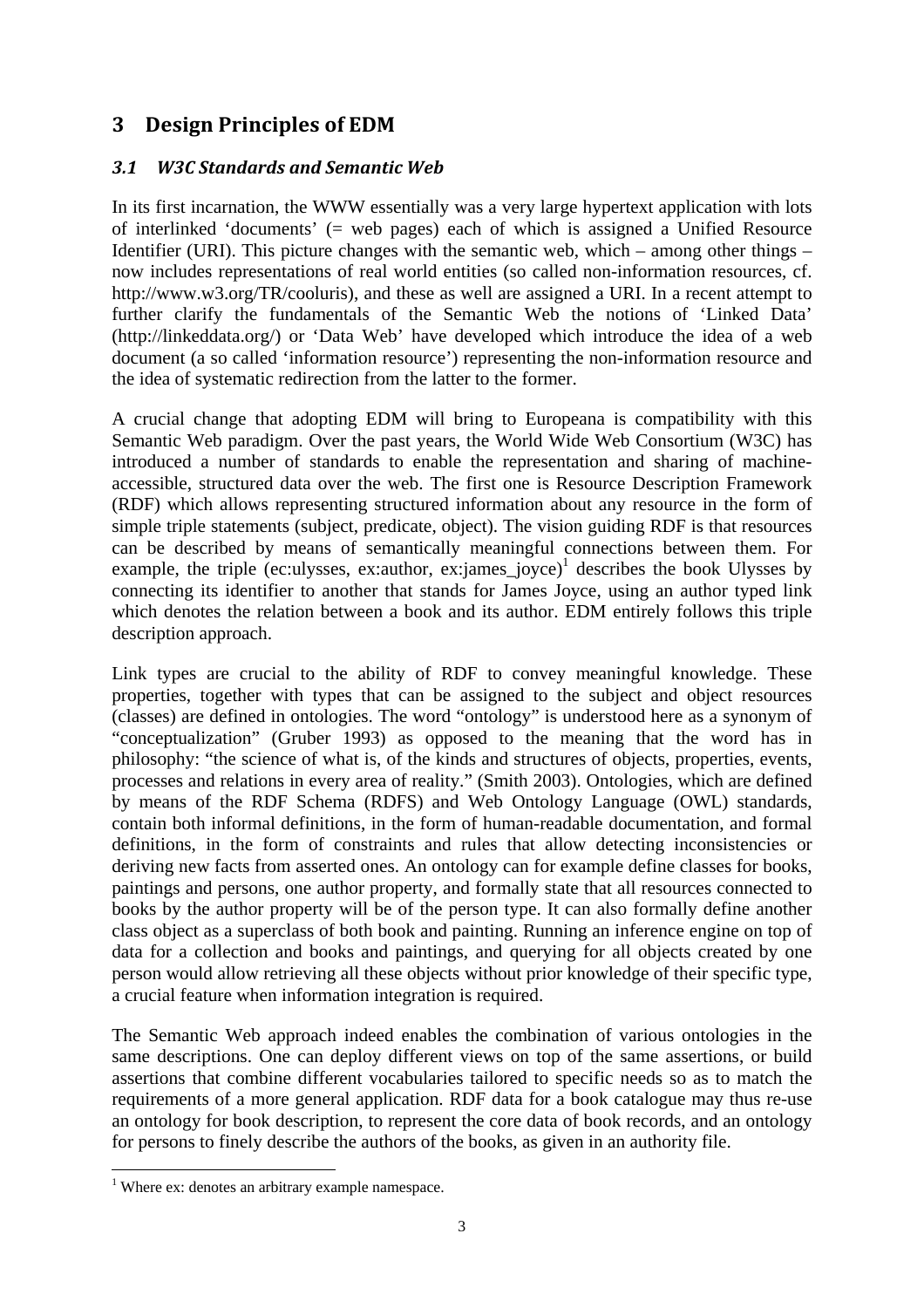EDM will re-use some of the reference ontologies already available, such as the W3Csponsored Simple Knowledge Organization System (SKOS). SKOS defines a model to represent the elements of Knowledge Organization System such as thesauri, classification schemes, and their likes. SKOS features a main class to describe concepts. Adapting standards like ISO2788 to a concept-based modelling approach, it coins properties for the labels of these concepts (e.g., skos:prefLabel for the preferred label of a concept, skos:altLabel for the alternative ones), for semantic relationships between these concepts (skos:narrower, skos:broader, skos:related) and for general concept documentation (skos:scopeNote, skos:definition, etc.). Importantly, SKOS is tuned towards matching across concept schemes, e.g. by linking concepts from different thesauri which are semantically equivalent using the skos:exactMatch property. This technically enables applications to navigate through a semantic layer of concepts from different sources, leveraging such conceptual network to access objects that are originally described using different – but semantically related – concepts.

Other ontologies that are of specific interest for EDM include Dublin Core (DC) and Friendof-a-Friend (FOAF). Dublin Core gives a compact vocabulary to describe the core features of culture objects (creators, relations to other resources, subject indexing, etc.) in a Semantic Web-enabled fashion that fits a very wide range of needs. DC is used as the basis for ESE: keeping it as a part of the model thus gives direct compatibility with legacy Europeana data. It also enables these providers that do not want to provide richer descriptions to keep to a simple vehicle for the data they submit. It finally makes EDM data better fit to sharing and re-use: DC is used by many applications, which could be very easily adopted to consume EDM data.

FOAF is an ontology used to describe persons in RDF, originating from web profile description requirements. It could thus be fit – though with some adaptation or extension – to describe the many persons that take crucial part in the context of Europeana objects.

### *3.2 "Object Reuse & Exchange" framework*

Typical object representations in Europeana mostly will be compound entities consisting of several parts, such as for instance metadata attributes, a thumbnail picture and a static html landing page (to give just a very simple example). For this and other reasons the OAI Object Reuse & Exchange (OAI-ORE) specifications (http://www.openarchives.org/ore/1.0/to) were chosen as the structural modelling framework for the EDM ontology. OAI-ORE defines an approach for the identification and description of sets of Web resources. In order to be able to unambiguously refer to a set of Web resources, a new Resource is introduced that stands for collection of other Resources. This new Resource, named an Aggregation, has a URI just like any other Resource on the Web. Since an Aggregation is a conceptual construct, it is modelled as a non-information resource that does not itself have a Representation, but rather is described by another Resource. This latter Resource is named a Resource Map; it has a URI and a machine-readable Representation that provides details about the Aggregation. In essence, a Resource Map conveys which Aggregation it describes (the ore:describes relationship in Figure 1), and it lists the Aggregated Resources that are part of the Aggregation (the ore:aggregates relationship in Figure 2, a subproperty of dcterms:hasPart). In addition, a Resource Map can express relationships and properties pertaining to all Aggregated Resources, as well as metadata pertaining to the Resource Map itself. For example, Figure 2 shows that authorship and modification time of the Resource Map are conveyed (the dcterms:creator and dcterms:modified relationships, respectively). A Resource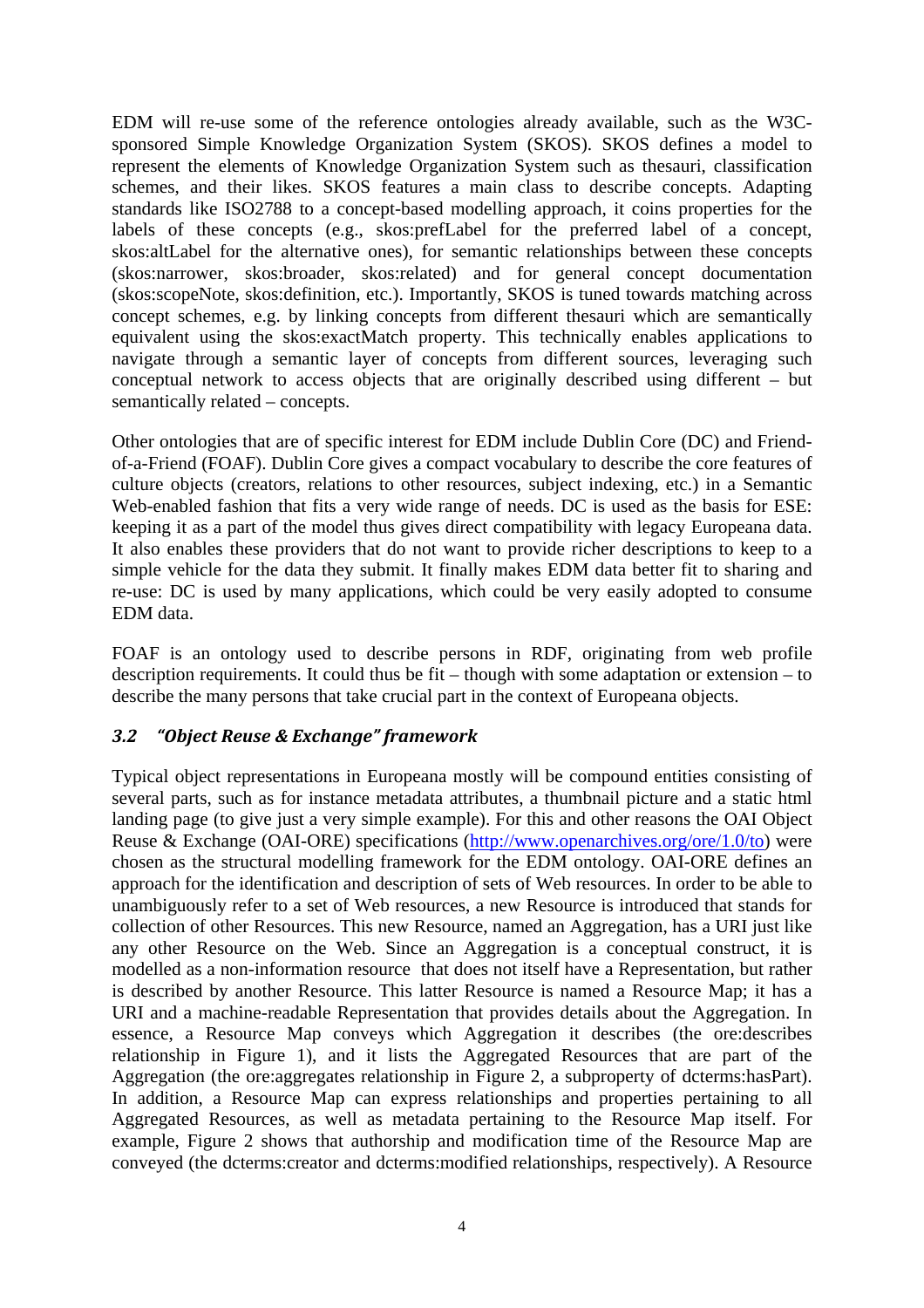Map can also express relationships of the Aggregation, Aggregated Resources, and the Resource Map itself with any arbitrary other Resource.



**Figure 1: The core components of the OAI-ORE Data Model** 

In addition, the data model allows expressing that an Aggregated Resource is itself an Aggregation (nesting Aggregations). To that purpose, an ore:isDescribedBy relationship (the inverse of ore:describes), and a subproperty of rdfs:seeAlso) is expressed between the Aggregated Resource and a Resource Map that states that the Aggregated Resource is itself an Aggregation. Also, for discovery purposes, the data model allows a Resource Map to express that an Aggregated Resource of a specific Aggregation is also part of another Aggregation. This is achieved by means of the ore:isAggregatedBy relationship (the inverse of ore:aggregates) between the Aggregated Resource and that other Aggregation. Furthermore, the use of non-protocol-based identifiers that can be expressed as URIs (such as URNs) is quite common for referencing cultural heritage assets. In order to support this practice, the ore:similarTo relationship between an Aggregation and a somehow equivalent resource identified by a non-protocol-based URI is expressed. The specificity of ore:similarTo is situated between rdfs:seeAlso and owl:sameAs. It should be pointed out that the Linked Data community is still debating the need for equivalence expressions other than owl:sameAs (http://events.linkeddata.org/ldow2010/papers/ldow2010\_paper09.pdf).

Note that the URI that denotes an Aggregated Resource in a particular Aggregation is no different than the URI that identifies that Resource independent of the Aggregation. However, many uses cases – including the Europeana one – require a distinction to be made between referencing a Resource as such, and referencing the same Resource when it acts as an Aggregated Resource in an Aggregation. Citation in context and provenance tracking are examples. To accomplish this differentiation, OAI-ORE introduces the notion of a Proxy. A Proxy is a Resource that stands for an Aggregated Resource in the context of a specific Aggregation. The URI of a Proxy provides a mechanism for denoting a Resource in context. Figure 2 shows the ore:ProxyFor and ore:ProxyIn relationships between a Proxy and an Aggregated Resource and an Aggregation, respectively. It also illustrates how citing the Aggregated Resource is different from citing its Proxy: the former cites a Resource "as is", the latter cites that Resource as it exists in the context of a specific Aggregation. In order to work seamlessly in the Web and to provide context information to OAI-ORE aware clients, resolution of HTTP URIs assigned to Proxies must lead to the Aggregated Resource, and the response must include a HTTP Link Header (https://datatracker.ietf.org/doc/draftnottingham-http-link-header/) that points to the Aggregation.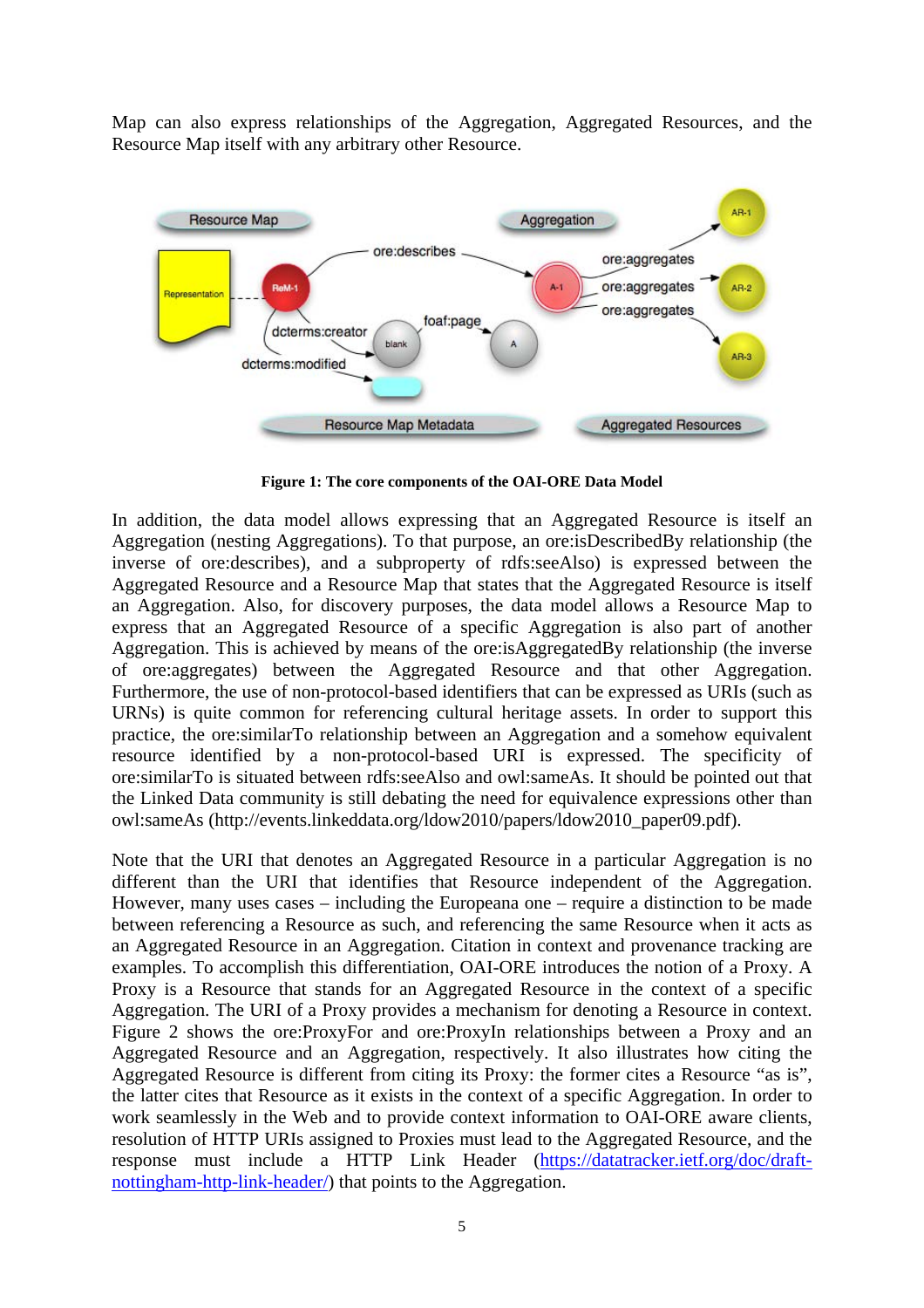

**Figure 2: OAI-ORE Proxy: referencing an Aggregated Resource in Context** 

### *3.3 EDM and Linked Open Data*

The goal of Linked Data is to enable the sharing of structured data on the Web. To this end, Linked Data relies on the Web architecture as the enabling backbone, and on RDF as a representation language. It makes recommendations on how to make accessible RDF data on the web, with the overall vision of the web as a data commons typically called the Semantic Web.

The vision of the Semantic Web has informed to a large extent the design of the EDM. In particular, it has led to the adoption of RDF as the EDM meta-model, and to the decision of making any object of interest in the Europeana information space (whether a Cultural Heritage Object, or a contextualization entity such as a person, a place, a concept and the like) a resource, identified by a HTTP URI. This choice enables the normalization of the values in the Europeana descriptions to the HTTP URI format, a de facto standard supported by the web architecture.

Linked Data adds a fundamental dimension to this vision, because through Linked Data Europeana can use the HTTP URIs in its information space also as links enabling access to structured descriptions of the corresponding objects. These links act therefore as connectors of the Europeana information space with the information space of other authorities, allowing Europeana to collect additional knowledge about people, places, concepts, and so on. Needless to say, the so collected knowledge is expected to play a major role for improving the usability of Europeana in important aspects such as the performance of the discovery functionality.

### *3.4 Abstraction of relevant semantic relationships*

The EDM does not bind the representation of ingested metadata to one common schema but acts as a common top-level ontology according to which metadata compliant with other,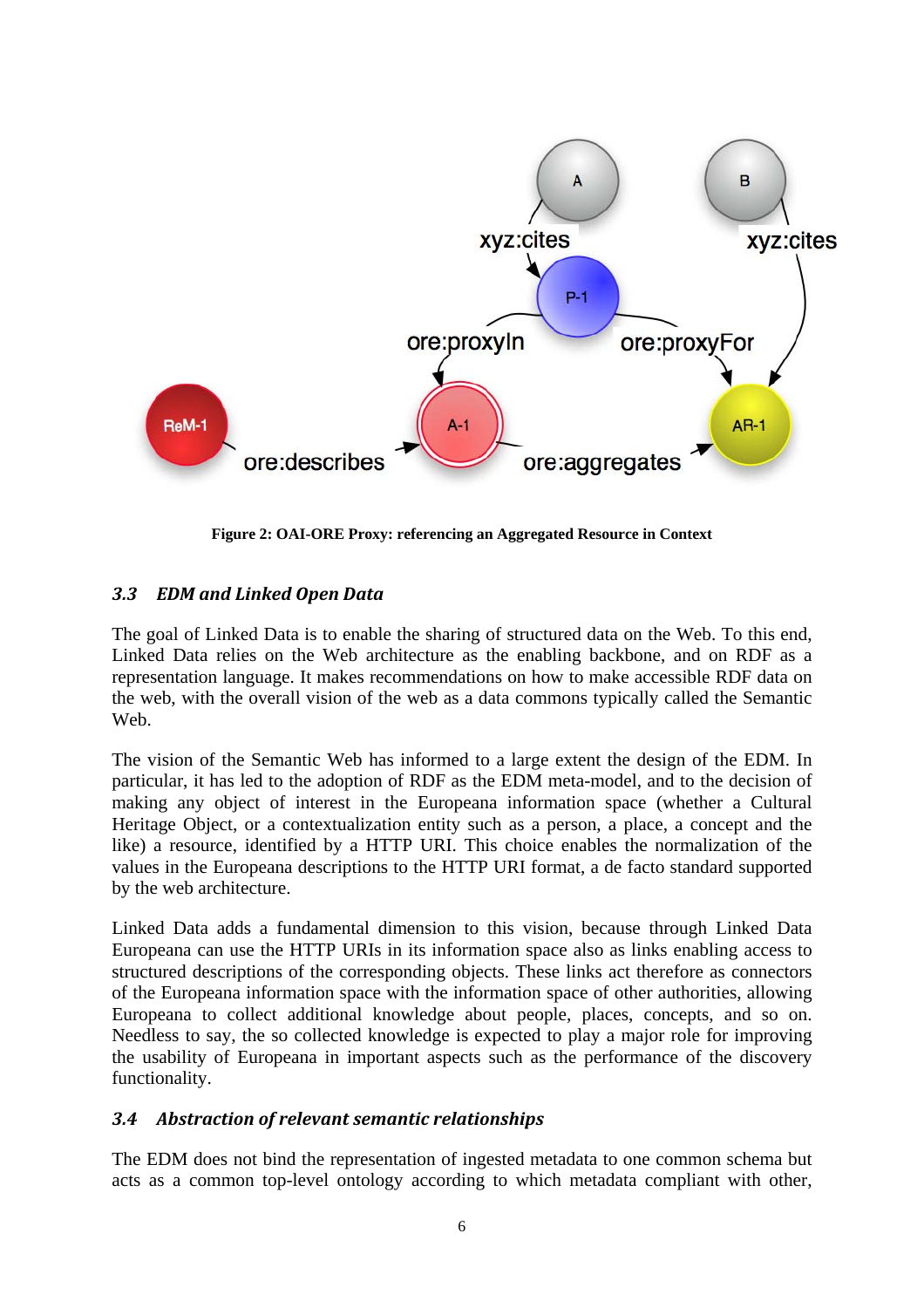original data models can be expressed. It seeks coverage rather than the most common fields. This allows for integrating the distinct information perspectives and needs of the various communities providing data to Europeana. The original richness of community standards like LIDO, CIDOC CRM, MARC or EAD can thus be preserved whereas access by implicit toplevel relationships will guarantee unprecedented recall and precision across data provided in various formats.

The particular challenge was to find a set of semantic relationships that are highly relevant to structure and access information about social-cultural artefacts, that are abstract enough to cover and subsume potentially thousands of more specialized relationships and that are yet expressive enough to close the current precision gap between keyword search and access by discipline specific fields. Core schemata like DC, VRA and the CIDOC CRM ontology are highly generic but no one covers the other sufficiently.

Excluding management of identity, we finally distinguish five fundamental semantic relationships which are further specialized, for instance by Dublin Core:

- Classification into categories that can be expressed with SKOS.
- Part decomposition of anything and incorporation of information resources into another one.
- Similarity, i.e. the relation between things or information resources that share some common features by chance, by influence or by a related derivation history as described by FRBR (Doerr and LeBoeuf, 2007).
- Aboutness, i.e., the entities or ideas a thing or information resource represents, presents, refers to or is about.
- History of an item, i.e., the things, people, places, times, events something had contact with, has existed at, "has met". More analytically, all historical relationships can be explained and expanded as presence in events and the related event parameters.

All referred values of the above relationships may be represented as URIs into adequate Linked Open Data, for instance VIAF (www.viaf.org) for people, and gazetteers for places. People may also be represented by the FOAF ontology and by their relations to events in the EDM.

# **4 EDM and community specific representation schemas**

The "Web language" RDF allows for declaring subsumption between properties, in other words, that a relationship used to associate some item with a particular value implies (is "subproperty of") more general relationships to that value, exactly as "broader terms" in a thesaurus would do. Consequently, one can search for an item with this association under a more general relationship that was not declared in the data. This feature of RDF has not yet widely been exploited by user communities designing metadata formats, but actually is the most important means to integrate community specific representation schemas with more generic or "core" schemas. For instance, "dcterms:created" implies or refines "dc:date". The EDM provides the most radical generalizations of metadata properties proposed so far.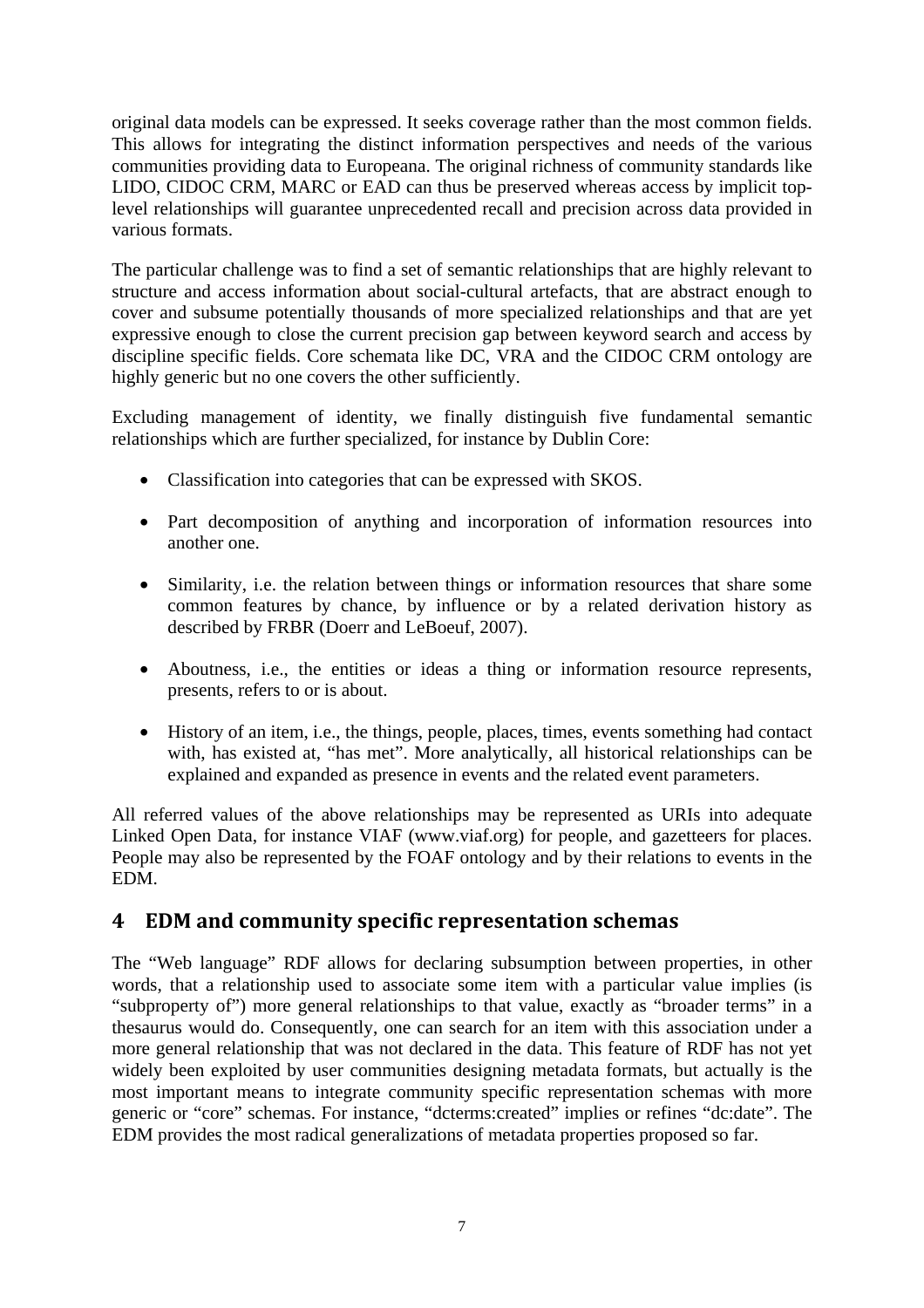Europeana foresees that any community may declare an Application Profile (Heery and Patel 2000) to enrich the precision of EDM for their particular subset of data. All generally relevant associations made in such Profiles should explicitly refine one or more properties of the EDM, and thereby ensure recall even for request by users not aware of the communityspecific semantics. Vice-versa, Europeana has spent much effort to collect realistic metadata requirements from communities, i.e. metadata formats underpinned by large sets of actual data that can be provided to Europeana, and to verify their compatibility with EDM. Ultimately, the EDM is the result of generalizing over this input.

The relevant communities for Europeana can be subdivided into the libraries, digital libraries, audio-visual, archival and museums sectors. The museum sector currently has the highest internal diversity both of sub-disciplines and metadata formats, which is equalled by the diversity of physical things they administer. To a certain degree museums expose minimal metadata in Dublin Core. In the US, more popular is VRA and CDWA, as it captures the physical location of things. All three formats are subsumed by the EDM. However, satisfactory museum metadata are very complex, and a general agreement has been made in the form of the CIDOC CRM (ISO21127:2006), which declares rich common semantics of metadata elements in an RDF compatible form, but does not, by itself, prescribe the use of any fields. Only recently, most important international stakeholders in the museum sector have agreed on an explicit format for harvesting museum data, called LIDO. It is CRM compatible and is already underpinned by the production of large data sets in this format by the European Project ATHENA. LIDO originates in an event-centric reformulation of CDWA-Lite. Data in LIDO can be transformed into EDM, but also into the far richer CRM. Hundreds of other museum formats can also be transformed into the CRM. The CRM in turn is subsumed by EDM. Therefore representatives of the museum community have voted for the CRM as community application profile for museums under the EDM. Dublin Core metadata can be produced by rules from CRM metadata (Kakali et al. 2007).

For the archival community, collection level descriptions such as EAD play a major role. They fit neatly under the EDM, in particular the notion of ore:aggregration allows for describing archival "fonds". The International Council of Archives just started the discussion about a common conceptual model similar to FRBR or the CRM. In the meanwhile, with the CRM historical facts associated with archival contents can be described in more detail than just on the EDM level (Stasinopoulou et al. 2007). Further, collection-level descriptions in Dublin Core are quite convenient and becoming popular for archival descriptions. For the library sector, MARC is still the dominant format, but many metadata can also be provided in the simpler MODS format, which could be used as application profile under the EDM, but Dublin Core is already a close match to MODS records. With FRBR, the library sector turns its interest to richer metadata since the late 1990ties. Even though there are many implementations of FRBR, the precise semantics of "Works" and "Expressions" are still controversial and the practical uptake in libraries is delaying. However, the need for aggregating content along derivation hierarchies is unquestioned and can be implemented without the controversial classification of the aggregation levels. FRBRoo, the ontological interpretation of FRBR (Doerr and LeBoeuf, 2007), has identified core relationships subsumed by the EDM "similarity" properties. Therefore, EDM can indeed represent uncontroversial core notions of FRBR.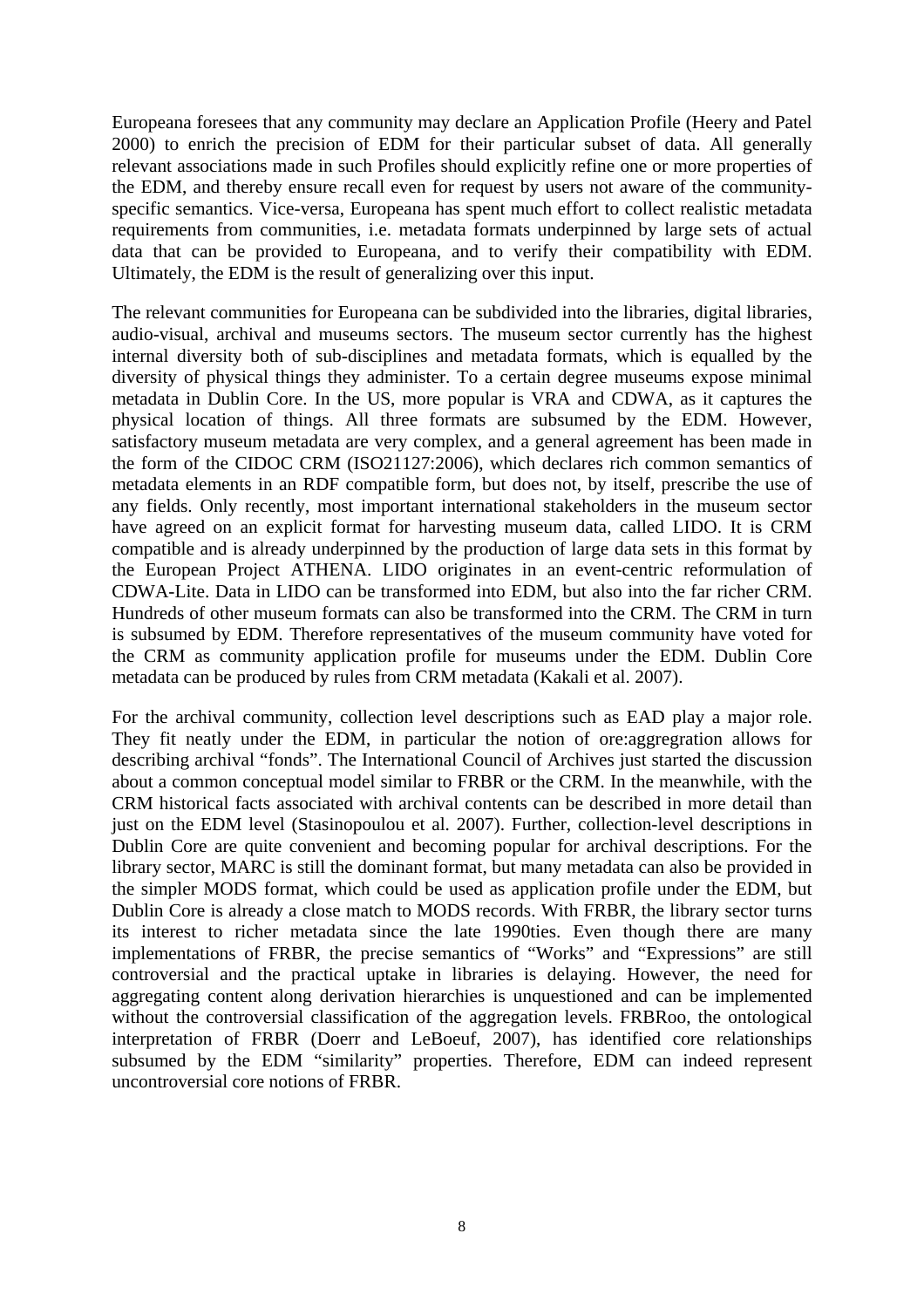# **5 Object-centric and Event-centric approach**

Quite naturally, the design of metadata schemata has concentrated mostly on directly assigning attributes to the object in the collection as "finding aids". Behind this approach stands a centuries-old tradition of good and highly successful librarianship. It is based on the paradigm that the user knows a topic the object is about, a material property or some associations of the object with a related item, such as the author or editor. It further assumes, that once the user gets access to the object, his information needs will be satisfied by the object itself. This paradigm can and has been completely transferred to digital collections, even more, since in addition to metadata access retrieval by content is available.

With the time our information systems are getting more powerful, people start to recognize that metadata have an enormous documentary information value in their own right. Also, under the extraordinary large scale of modern collections, increasing synonymy limits significantly the power of simple attributes to identify things. Finally, people start describing huge collections of "non-verbose" objects, such as images or objects in a museum, the understanding of which may completely depend on the metadata.

This caused a raised interest in providing more expressive and coherent records of the provenance and histories of objects. Since the mid 1990's, several communities world-wide began to understand (IndeCs, CRM, ABC, OPM) that the complexity of describing historical relationships can be normalized and dramatically be simplified, if, instead of putting the objects in the centre of the description, historical events, which "mediate" in a sense all dynamic relationships between people, things, time and space, are put in the centre of documentation. Besides providing more details, this allows for detecting with high precision objects that are related through a common history, which is synonymous to shared participation in events.

Describing explicitly events may in the worst case double the size of some metadata with frequently multiple attributes (such as "creation\_date, creation\_place, creator") pertaining to a shared event, but it increases considerably expressive power. For instance, precisely seeking ancient Egyptian objects imported to Crete in Bronze Age cannot be solved in a generic way without event description. Event documentation is a requirement of the cultural heritage community. Object-centric and event-centric descriptions of the same item can be transformed into each other, with a controlled loss of precision in the object-centric direction. The Europeana model represents these transformations internally. The obvious trade-off between complexity and expressive power of both aspects can therefore be flexibly adjusted to the user needs and quality of ingested sources.

In this sense, the relationship "has met" is a powerful innovation of the EDM. It bridges elegantly "object-centric" and "event-centric" modelling, and extends the genericity of DC:date to the other fundamental categories of non-information resources (events, agents, places, material and immaterial objects) and thereby provides a semantic coverage achieved by no other data standard so far. This coverage guarantees extensibility without losing access by the fundamental semantic relationships implicit in most of specialized data fields.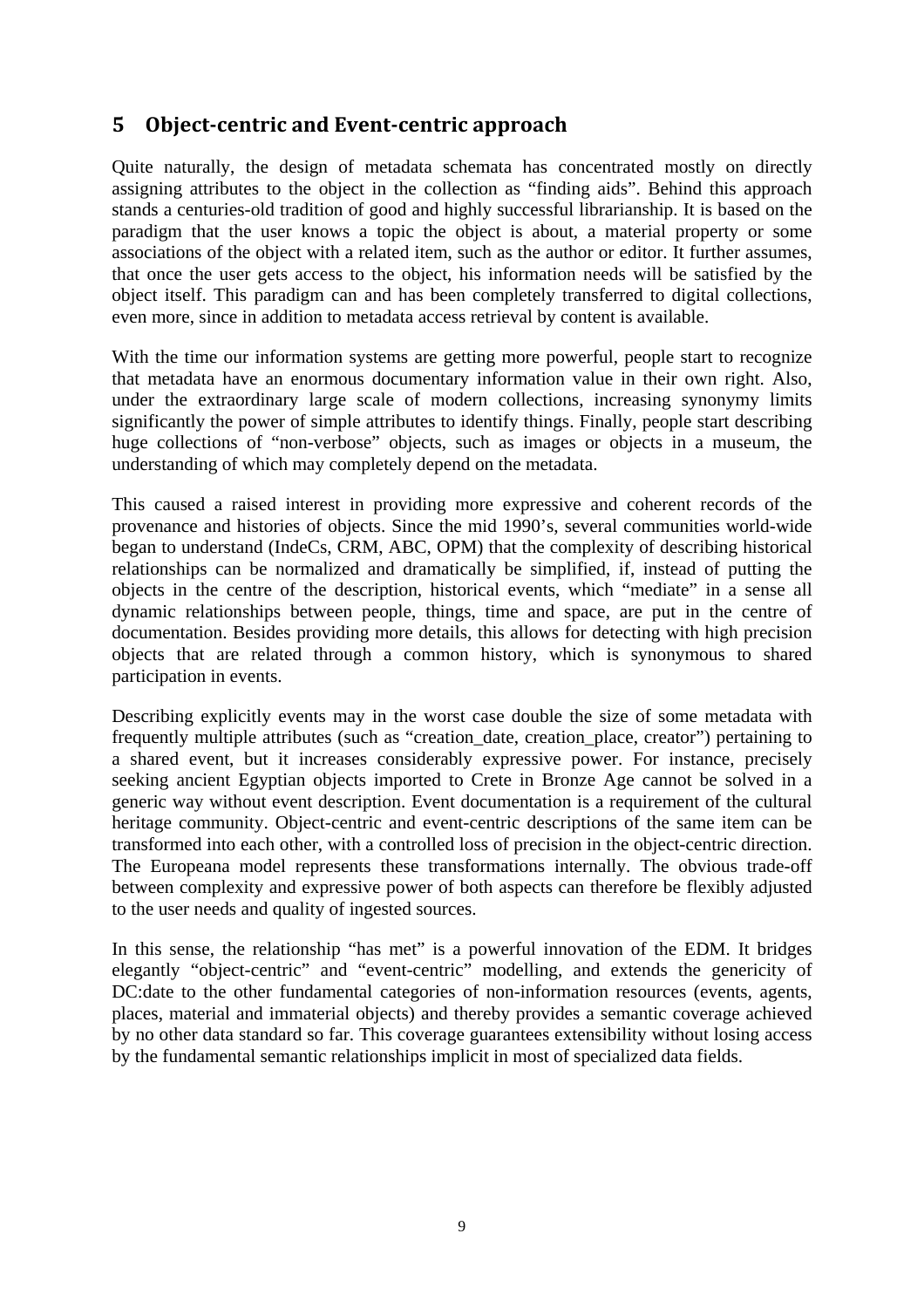# **6 Validation and Potential of EDM**

The EDM had reached a stable state with version 5. The expert group felt that it would be necessary to start evaluating and validating the model at this stage in order to eventually include it in the specifications of the 'Danube' release of Europeana; validation was to be based on real life examples from a variety of different backgrounds.

Therefore, Europeana organized four "community meetings" with representatives from archives, audiovisual archives, libraries, and museums. Each community provided typical sample data from their collections. The aim was to find out how well the various community standards could be mapped to the EDM. The results were very encouraging. Of course, each community came up with different detail issues, but these mainly pertained to questions of display and retrieval. As a common top-ontology the EDM itself proofed very flexible and stable and is able to accommodate community specific classes and properties as specializations. This series of meetings will be concluded by an expert meeting in Pisa in June where feedback from the communities will be integrated into the EDM.

### *6.1 Validation*

The archives delivered example files of finding aids for archival material encoded in EAD. The distinct feature of such archival descriptions is the deep hierarchical structure and strong focus on fine grained and contextual description. The EDM properties for part decomposition and incorporation demonstrated its ability to handle descriptions of collections which contain several levels of finer grained sub-descriptions where each intermediate level contains contextual information.

The museums mainly provided examples encoded in museumdat and LIDO. The strong event-based approach of museumdat/LIDO fit very well into EDM. The provided classes and event-centric properties offered modelling possibilities which were flexible enough to integrate the rich event-centric descriptions of LIDO by means of typing events and creating sub-classes and sub-properties as specializations of EDM ones. The museum community, however, suggested to replace EDM classes and properties with CRM ones wherever possible and to use CRM entities without a counterpart in the EDM part of a museum application profile.

The audiovisual archives constitute a very heterogeneous community which provides very diverse objects and applies a variety of different encoding standards. In the audiovisual realm, the entity which is described is often difficult to identify and so is its nature. There is no such clear focusing perspective as with Museums (LIDO) or Archives (EAD) in the AV community and their material contains much more digital born objects. Still the EDM proofed to be able to integrate the diversity and richness of the AV provided examples.

The library community provided a number of sometimes very complex examples, all of which were successfully mapped to the EDM. It was evident, however, that modelling librarian data in the EDM would benefit a lot from an extension of the model including the FRBR group 1 categorization into work, expression, manifestation and item. The librarian experts agreed that the introduction of RDA, once operational, would substantially intensify the need to include the FRBR categories, eventually as part of a community application profile.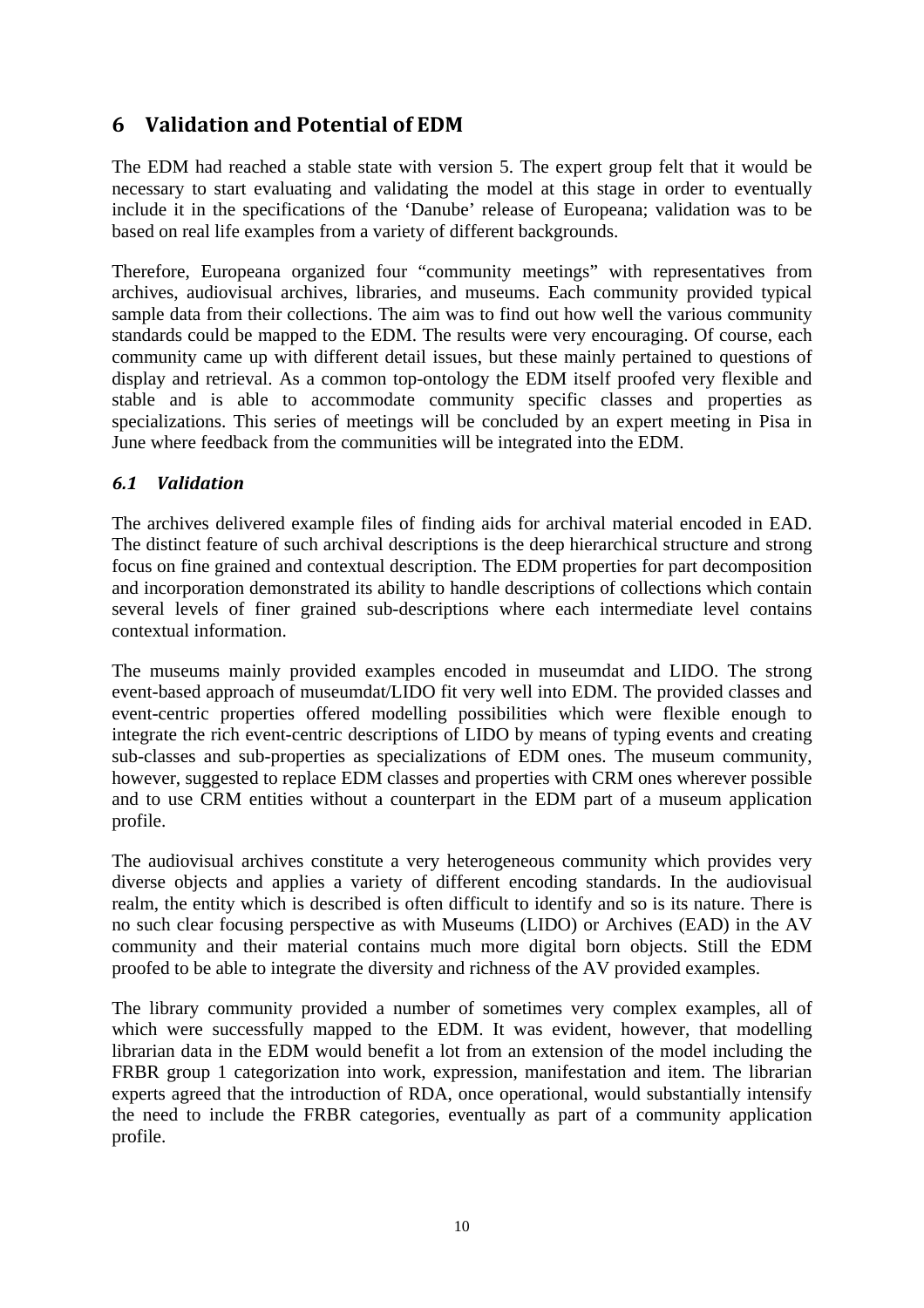The conclusion from all community meetings was that the EDM, once validated and implemented, will be a good integrating tool for modelling different cultural artefacts from very different kinds of backgrounds.

### *6.2 Potential*

The new "Europeana Data Model" (EDM) will replace the "Europeana Semantic Elements" (ESE) which currently underlies the data space of Europeana. The EDM offers greater expressivity and flexibility and allows for richer and truly semantic representations of the millions of objects from all kinds of cultural heritage communities in Europeana.

In comparison with prior data models EDM realizes a very high level of abstraction. It is the most radical generalization of metadata properties in the cultural heritage area so far and it does not bind the representation of ingested metadata to one common schema. The EDM carefully integrates well-established ontologies like SKOS, Dublin Core, and FOAF in order to allow for rich and interoperable descriptions of Europeana objects. As a common top-level ontology it allows for integrating the distinct information perspectives and needs of the various communities providing data to Europeana and to preserve the original richness of community standards like LIDO, CIDOC CRM, MARC or EAD.

The EDM uses RDF(S) as its meta-model and URIs to identify structured information about cultural heritage objects. The structural modelling framework for the EDM ontology is provided by the OAI Object Reuse & Exchange (OAI-ORE) specifications. This open architecture of the EDM makes Europeana compatible with the Semantic Web paradigm and enables it to become part of the emerging Linked Open Data community. In fact, the EDM provides a migration path for cultural heritage institutions from their currently mostly closed information architectures to open, linked environments – for the benefit of both these institutions and the WWW community.

The validation attempt in the community meetings demonstrated that the EDM has the potential to successfully function as a common top-level ontology for many different kinds of more specialized data models from a various knowledge domains. The possibility for communities to agree on an application profile to increase the precision for their particular data collections in EDM should allow for relatively "loss-free" integration of any data model.

Finally, the EDM offers new use scenarios for the diverse data ingested in Europeana. For instance the EDM based architecture enables contextualization of object representations creating new heuristic scenarios for scholars – more specifically in the 'digital humanities' – but this would be the subject of a paper of its own …

# **7 Literature**

- Cesare Concordia, Stefan Gradmann, Sjoerd Siebinga (2010): Not just another portal, not just another digital library: A portrait of Europeana as an application program interface. In: International Federation of Library Associations and Institutions 36(1), pp. 61–69. (http://dx.doi.org/10.1177/0340035209360764)
- Martin Doerr, Patrick LeBoeuf (2007): Modelling Intellectual Processes: the FRBR -CRM Harmonization. In: C. Thanos, F. Borri, and L. Candela (eds.): Digital Libraries: R&D, LNCS 4877, pp. 114–123, 2007. (First DELOS Conference on Digital Libraries, February 2007 Tirrenia, Pisa, Italy.)